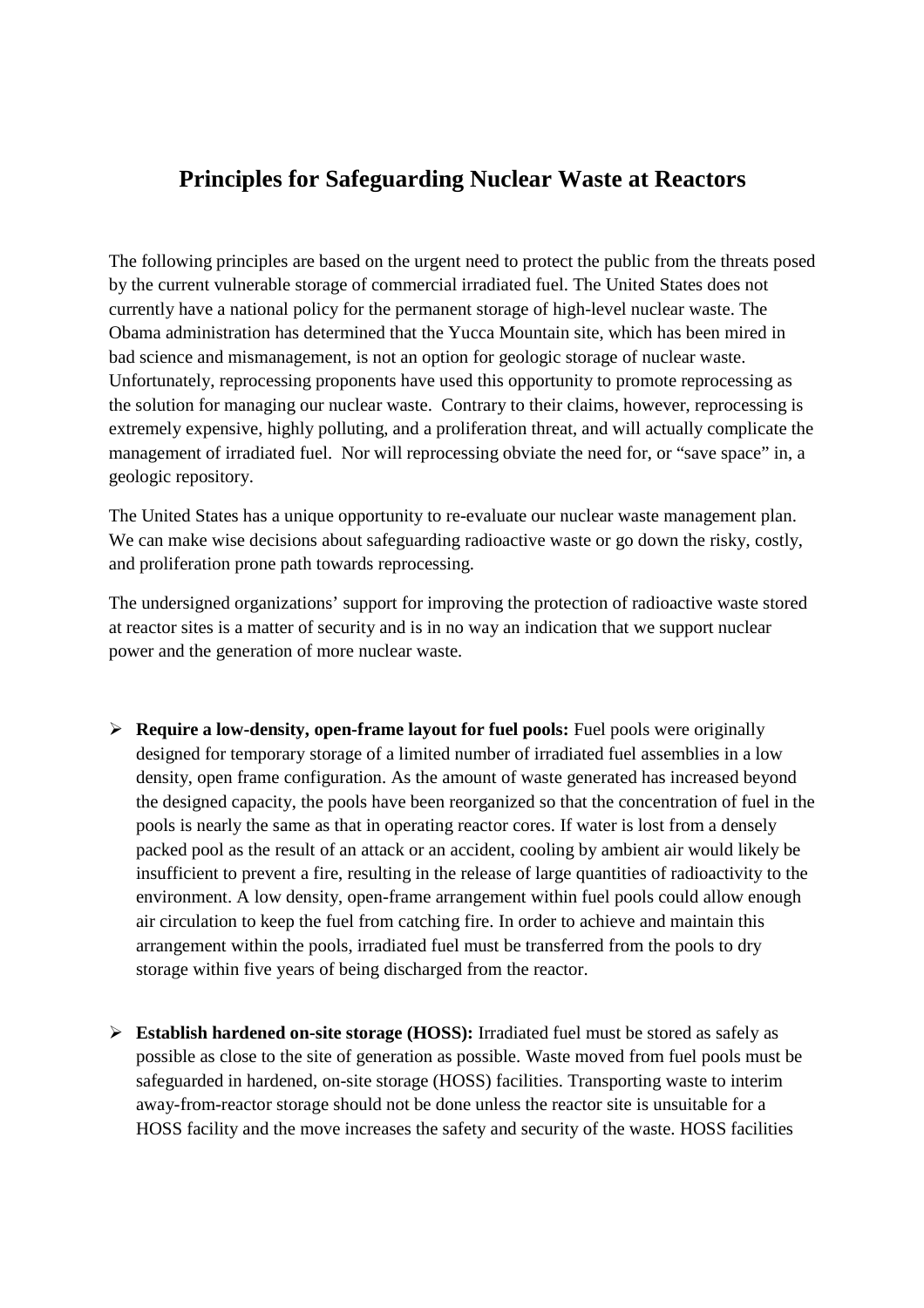must not be regarded as a permanent waste solution, and thus should not be constructed deep underground. The waste must be retrievable, and real-time radiation and heat monitoring at the HOSS facility must be implemented for early detection of radiation releases and overheating. The overall objective of HOSS should be that the amount of releases projected in even severe attacks should be low enough that the storage system would be unattractive as a terrorist target. Design criteria that would correspond to the overall objective must include:

- Resistance to severe attacks, such as a direct hit by high-explosive or deeply penetrating weapons and munitions or a direct hit by a large aircraft loaded with fuel or a small aircraft loaded with fuel and/or explosives, without major releases.
- Placement of individual canisters that makes detection difficult from outside the site boundary.
- **Protect fuel pools:** Irradiated fuel must be kept in pools for several years before it can be stored in a dry facility. The pools must be protected to withstand an attack by air, land, or water from a force at least equal in size and coordination to the 9/11 attacks. The security improvements must be approved by a panel of experts independent of the nuclear industry and the Nuclear Regulatory Commission.
- **Require periodic review of HOSS facilities and fuel pools:** An annual report consisting of the review of each HOSS facility and fuel pool should be prepared with meaningful participation from public stakeholders, regulators, and utility managers at each site. The report must be made publicly available and may include recommendations for actions to be taken.
- **Dedicate funding to local and state governments to independently monitor the sites:** Funding for monitoring the HOSS facilities at each site must be provided to affected local and state governments. The affected public must have the right to fully participate.
- **Prohibit reprocessing:** The reprocessing of irradiated fuel has not solved the nuclear waste problem in any country, and actually exacerbates it by creating numerous additional waste streams that must be managed. In addition to being expensive and polluting, reprocessing also increases nuclear weapons proliferation threats.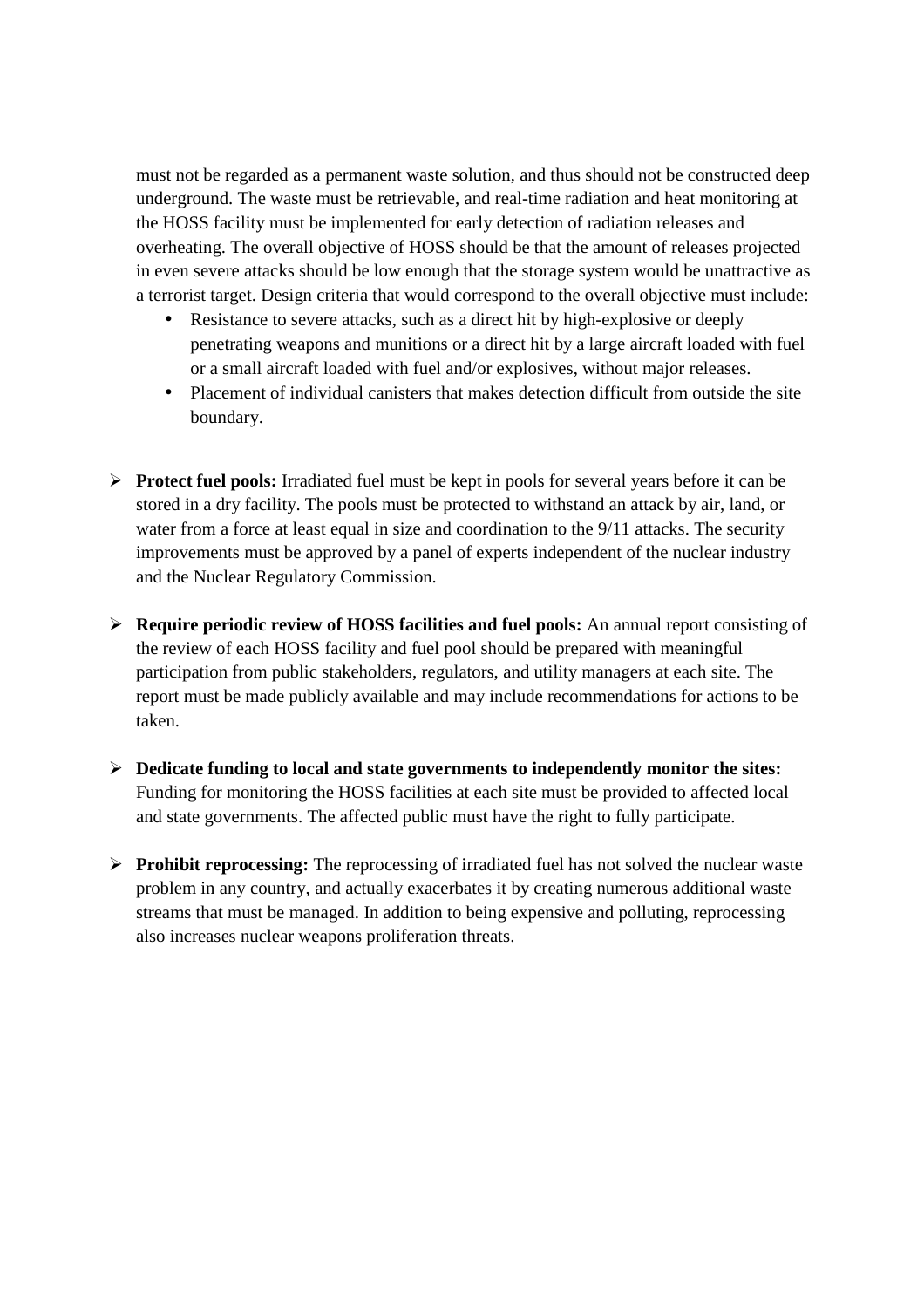| <b>National</b>                                             | <b>Alaska</b>                                                   |
|-------------------------------------------------------------|-----------------------------------------------------------------|
| Leonor Tomero, Center for Arms Control and                  | Stacy Fritz, No Nukes North                                     |
| Non-Proliferation                                           | <b>Alabama</b>                                                  |
| John Issacs, Council for a Liveable World                   | Garry Morgan, Bellefonte Efficiency and                         |
| Kevin Kamps, Beyond Nuclear                                 | Sustainability Team, Alabama Chapter of<br><b>BREDL</b>         |
| Lynn Thorp, Clean Water Action                              |                                                                 |
| Erich Pica, Friends of the Earth                            | Tom Moss, North Alabama Peace Network                           |
| Michele Boyd, Physicians for Social                         | <b>Arkansas</b>                                                 |
| Responsibility                                              | Pat Youngdahl, Arkansas WAND                                    |
| Jim Riccio, Greenpeace                                      | <b>Arizona</b>                                                  |
| Diane Kreiger, Nuclear Peace Age Foundation                 | Stephen M. Brittle, Don't Waste Arizona                         |
| Kevin Martin, Peace Action                                  | Jack and Felice Cohen-Joppa, Nuclear Resister                   |
| Tyson Slocum, Public Citizen                                | Patricia Birnie, GE Stockholder's Alliance                      |
| Susan Gordon, Alliance for Nuclear                          | Russell Lowes, SafeEnergyAnalyst.org                            |
| Accountability<br>Arjun Makhijani, Institute for Energy and | Barbara Warren, Arizona Physicians for Social<br>Responsibility |
| <b>Environmental Research</b>                               | California                                                      |
| Ken Bossong, SUN Day Campaign                               | Rochelle Becker, Alliance for Nuclear                           |
| Michael Mariotte, Nuclear Information and                   | Responsibility CA                                               |
| <b>Resource Service</b>                                     | David Hartsough, PEACEWORKERS                                   |
| Anna Aurilio, Environment America                           | Jane Williams, California Communities Against                   |
| Winona La Duke, Honor the Earth                             | Toxics                                                          |
| Dan Becker, Safe Climate Campaign                           | Roland Valentine, Desert Citizens Against<br>Pollution          |
| Dave Hamilton, Sierra Club                                  |                                                                 |
| Geoffrey Fettus, Natural Resources Defense<br>Council       | Mary Beth Brangan, Ecological Options<br>Network (EON)          |
| Ed Lyman, Union of Concerned Scientists                     | Betty Winholz, SAVE THE PARK                                    |
| Susan Shaer, Women's Action for New<br>Directions (WAND)    | Jacqueline Cabasso, Western States Legal<br>Foundation          |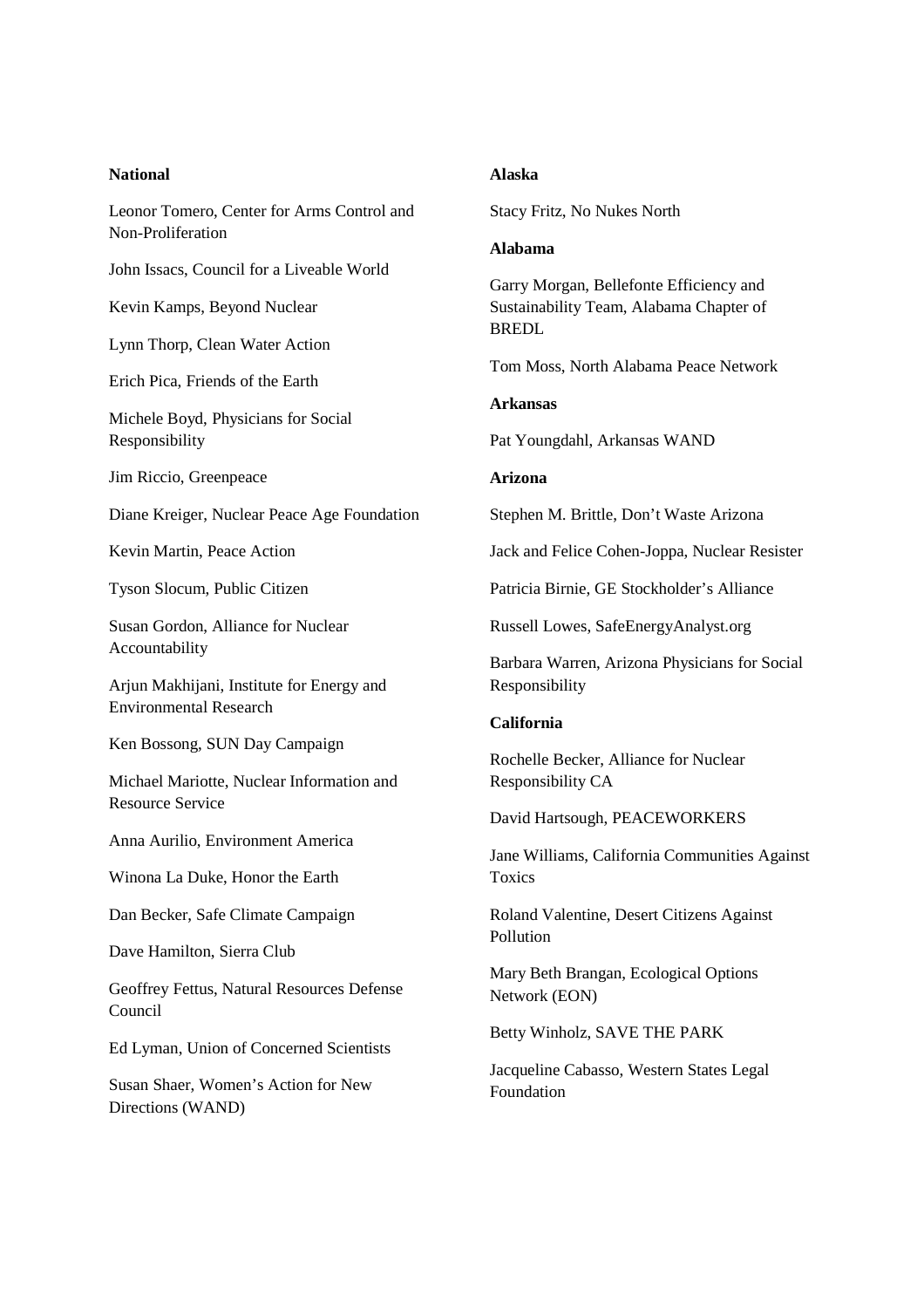Molly Johnson, Grandmothers for Peace-San Luis Obispo County Chapter

Linda Seeley, Terra Foundation

Jane Swanson, San Luis Obispo Mothers For Peace Action Committee

Marylia Kelley, Tri-Valley CARES

Michael Welch, Redwood Alliance

Enid Schreibman, Center for Safe Energy

Jennifer Olarana Viereck, Healing Ourselves and Mother Earth

Dan Hirsch, Committee to Bridge the Gap

Pamela Meidell, Atomic Mirror

#### **Colorado**

Bob Kinsey, Colorado Coalition for the Prevention of Nuclear War

Sharyn Cunningham, Colorado Citizens Against Toxic Waste, Inc.

Judith Mohling, Rocky Mountain Peace and Justice Center

#### **Connecticut**

Nancy Burton, Connecticut Coalition Against Millstone

Judi Friedman, People's Action for Clean Energy

Sal Mangiagli, Connecticut Citizens Action Network, Haddam Chapter

#### **Washington, DC**

Louis Clark, Government Accountability Project

#### **Delaware**

Alan Muller, Green Delaware

#### **Florida**

Bob Krasowski, Florida Alliance for A Clean Environment, The Zero Waste Collier County Group

#### **Georgia**

Tom Ferguson, Foundatoin for A Global Community

Bobbie Paul, Georgia WAND

Glenn Carroll, Nuclear Watch South

Bob Darby, Food Not Bombs, Atlanta

**Hawaii** 

Henry Curtis, Life of the Land

**Iowa** 

Maureen McCue, PSR Iowa

#### **Idaho**

Beatrice Brailsford, Snake River Alliance

Chuck Broscious, Environmental Defense Institute

## **Illinois**

Dave Kraft, Nuclear Energy Information Service

Carolyn Treadway, No New Nukes

#### **Indiana**

Grant Smith, Citizens Action Coalition of Indiana

John Blair, ValleyWatch, Inc.

## **Kansas**

Dave Pack, Kansas City Peaceworks

Anne Suellentrop, Kansas City PSR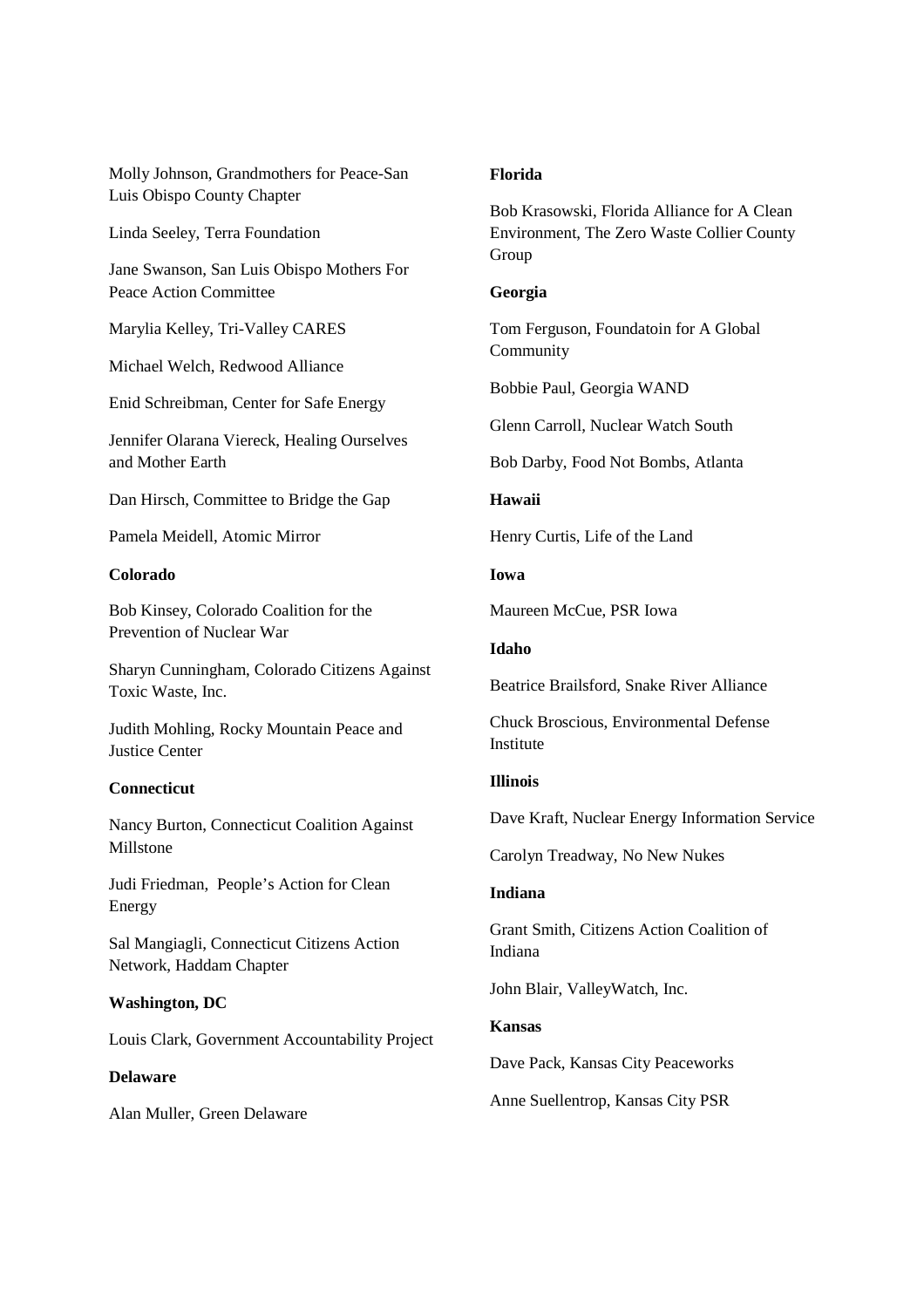# **Kentucky**

Mary Davis, Earth Island Institute

## **Louisiana**

Nathalie Walker, Advocates for Environmental Human Rights

## **Massachusetts**

Debbie Grinell, C-10 Research and Education Foundation

Deb Katz, Citizens Awareness Network

Mary Lampert, Pilgrim Watch

## **Maryland**

Dagmar Fabian, Crabshell Alliance

Johanna Neumann, Maryland PIRG

Max Obuszewski, Baltimore Nonviolence Center

Lucy Duff, Peace and Justice Coalition-Prince George's County

# **Maine**

William S. Linnell, Cheaper, Safer Power

Bruce Gagnon, Global Network Against Weapons & Nuclear Power in Space

# **Michigan**

Keith Gunter, Citizens Resistance at Fermi Two

Michael Keegan, Coalition for a Nuclear Free Great Lakes

Georgia Donovan, Izaak Walton League-Dwight Lydell Chapter

Terry Miller, Lone Tree Council

Patricia Gillis, Voices for Earth Justice

Alice Hirt, Don't Waste Michigan

Nancy Seubert, IHM Justice, Peace, and Sustainability Office

Lynn Howard Ehrle, International Science Oversight Board-Organic Consumers Association

Kay Cumbow, Citizens for Alternatives to Chemical Contamination

Ronald and Joyce Mason, Swords Into Plowshares Peace Center and Gallery

David Gard, Michigan Environmental Council

Steve Senesi, Kalamazoo Non-Violent Opponents of War

#### **Minnesota**

Danene Provencher, West Metro Global Warming Action Group, Inc.

Glady Schmitz, Mankato Area Environmentalists

George Crocker, North American Water Office

Bruce Drew, Prairie Island Coalition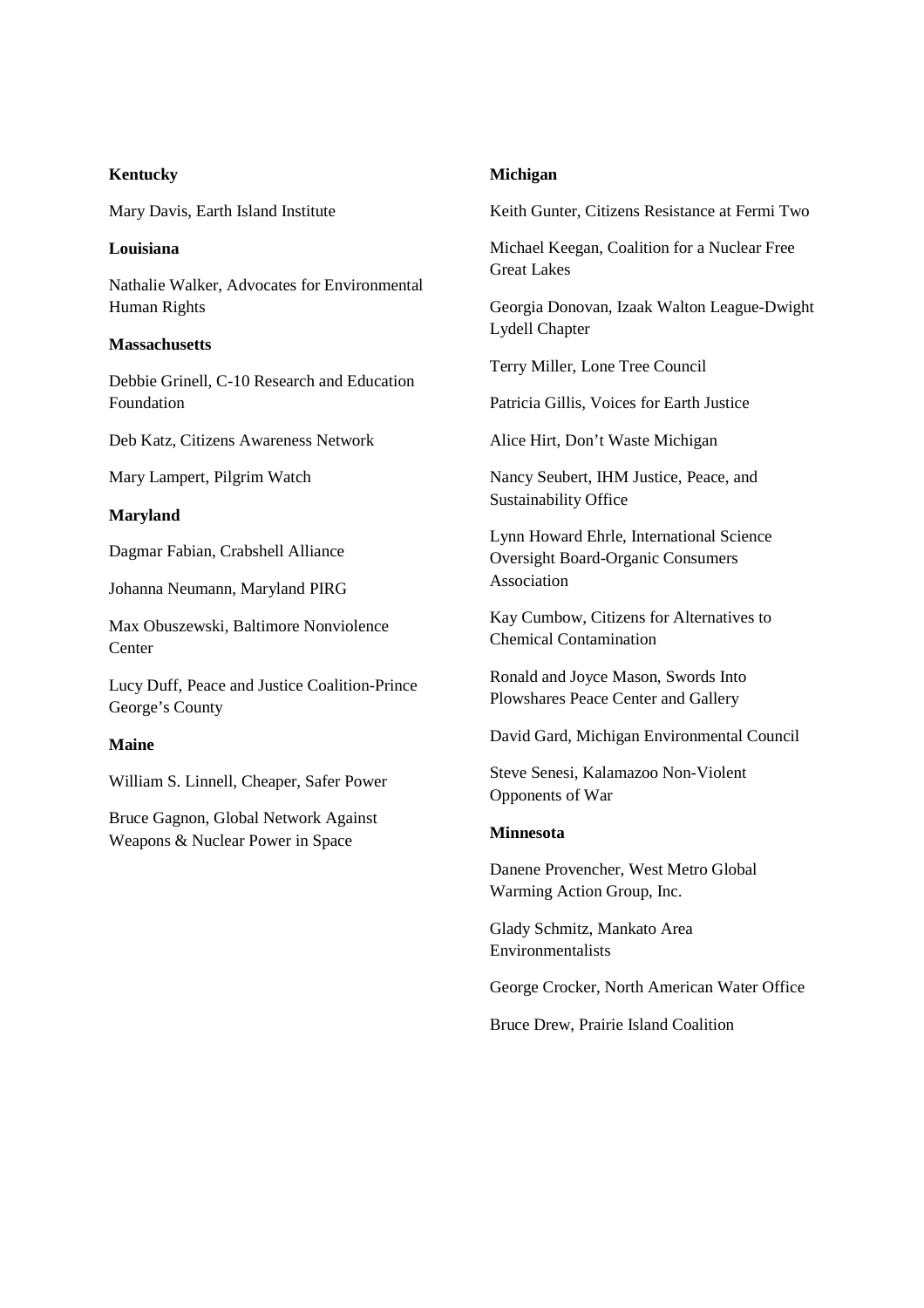## **Missouri**

Mark Haim, Missourians for Safe Energy

Kat Logan Smith, Missouri Coalition on the Environment

## **Mississippi**

Louie Miller, Mississippi Sierra Club

## **Montana**

Florence Chessin, Missoula Women for Peace, a branch of Women's International League for Peace and Freedom

## **North Carolina**

Lewis Patrie, Western North Carolina Physicians for Social Responsibility

E.M.T O'Nan, Protect All Children's Environment

Avram Friedman, The Canary Coalition

Jim Warren, North Carolina Waste Awareness and Reduction Network

Janet Marsh, Blue Ridge Environmental Defense League

#### **North Dakota**

Kandi L. Mossett, Indigenous Environmental Network

Jodie L. White, The Environmental Awareness Committee, Save Our Sacred Earth Campaign

## **Nebraska**

Buffalo Bruce, Western Nebraska Resources Council

Tim Rinne, Nebraskans for Peace

## **New Hampshire**

Will Hopkins, New Hampshire Peace Action

#### **New Jersey**

Paula Gotsch, Grandmothers, Mother and More for Energy Safety

Norm Cohen, Coalition for Peace and Justice-UNPLUG Salem Campaign

# **New Mexico**

Mervyn Tilden, Sovereign Dine' Foundation

Janet Greenwald, Citizens for Alternatives to Radioactive Dumping

Joni Arends, Concerned Citizens for Nuclear Safety

Scott Kovac, Nuclear Watch of New Mexico

Greg Mello, Los Alamos Study Group

Don Hancock, Southwest Research and Information Center

## **Nevada**

Judy Treichel, Nevada Nuclear Waste Taskforce

Jim Haber, Nevada Desert Experience

## **New York**

Joanne Hameister, Coalition on West Valley Nuclear Wastes

Anne Rabe, Center for Health, Environment, and **Justice** 

James Rauch, For a Clean Tonawanda Site (FACTS)

Barbara Warren, Citizen's Environmental **Coalition** 

Phillip Musegaas, Riverkeeper NY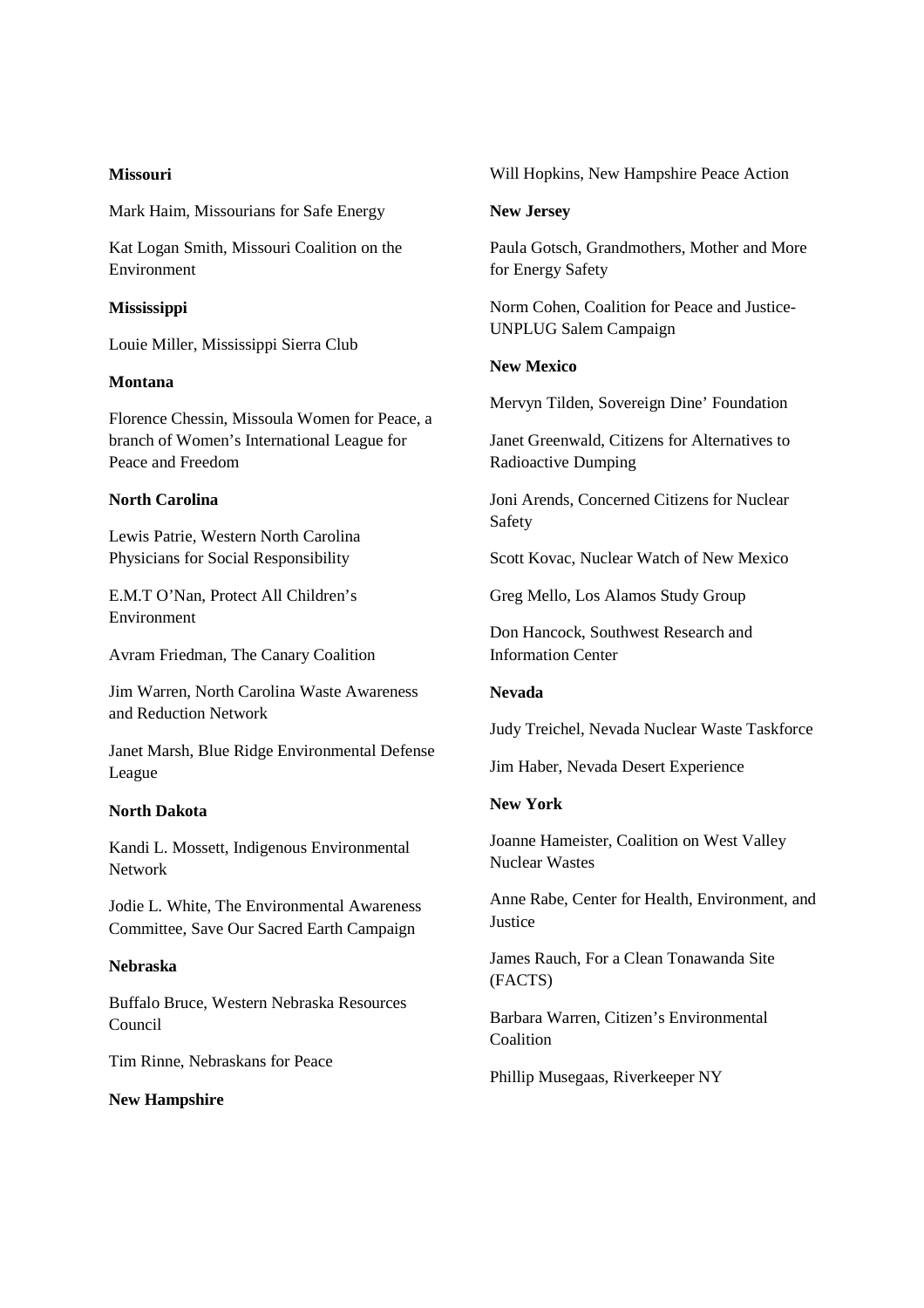Tim Judson, Central New York Citizens Awareness Network

## **Ohio**

Chris Trepal, Earth Day Coalition

Terry Lodge, Toledo Coalition for Safe Energy

Sharon Cowdrey, Miamisburg Environmental Safety and Health Network

# **Oklahoma**

Marilyn McCulloch, The Carrie Dickerson Foundation

## **Oregon**

Dona Hippert, Oregon Toxics Alliance

Charles K. Johnson, Center for Energy Research

Nina Bell, Northwest Environmental Advocates

Kelly Campbell, Oregon Physicians for Social Responsibility

Gerry Pollet, Heart of America Northwest

## **Pennsylvania**

David Hughes, Citizen Power

Katherine Dodge, Northwest Pennsylvania, Audobon Society

Gene Stilp, Taxpayers and Ratepayers United

Ernest Fuller, Concerned Citizens for SNEC Safety

Patricia Harner, Philadelphia Physicians for Social Responsibility

Dr. Lewis Cuthbert, Alliance for a Clean Environment

## **Rhode Island**

Sheila Dormandy, Clean Water Action Rhode Island

## **South Carolina**

Susan Corbett, South Carolina Sierra Club

Dr. Finian Taylor, Hilton Head for Peace

# **South Dakota**

Deb McIntyre, South Dakota Peace and Justice **Center** 

Charmaine White Face, Defenders of the Black Hills

# **Tennessee**

Donald B. Clark, Network for Economic and Environmental Responsibility, United Church of Christ

Rev. Charles Lord, Caney Fork Headwaters Association

Rev. Douglas B. Hunt, Interfaith Power & Light

Ralph Hutchinson, Oak Ridge Environmental Peace Alliance

Rev. Walter Stark, Cumberland Countians for Peace and Justice

Ann Harris, We the People, Inc.

# **Texas**

Eliza Brown, SEED Coalition

Mavis Belisle, JustPeace

Gary Stuard, Interfaith Environmental Alliance

Craig Tounet, Austin Physicians for Social Responsibility

Jill Johnston, Southwest Workers Union